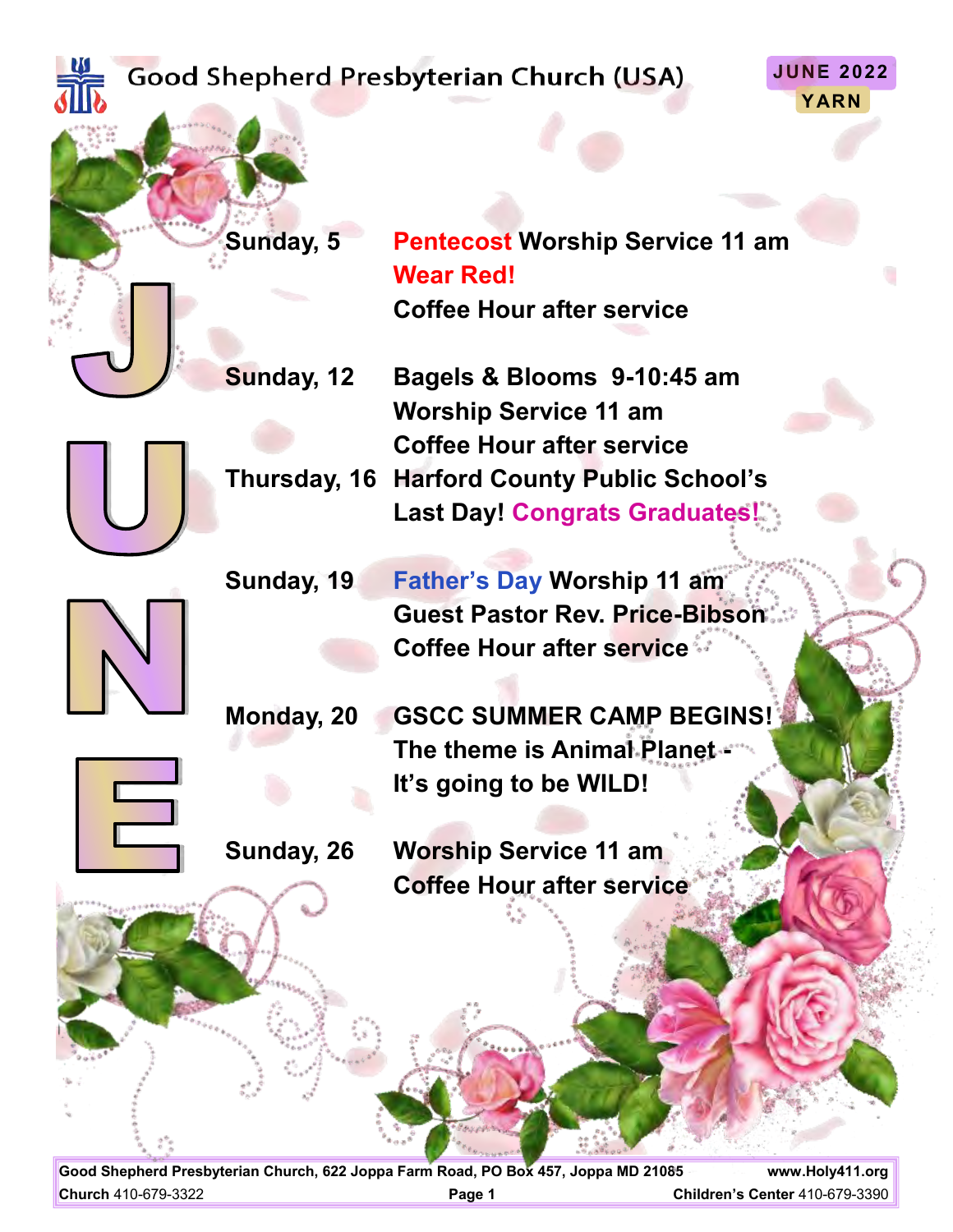



**JUNE 2022**

Happy June, Friends!

Summer is upon us and as the days grow hotter, how about cooling off with a little Bible study?

I invite you to think about this:

### *How did the Bible get started?*

Our Bible is divided into two "Testaments" – Old and New. We can assume that the Old Testament came first (Brilliant, right?) But how did that get started? The general consensus among scholars is that it began with stories – epic stories that had been told for hundreds of years around campfires and dinner tables. The stories were about our ancestors, particularly in the context of their encounters with a transcendent divine presence we call God. Together, they are referred to as the *Old Epic* narrative. In our Bible, the narrative covers Genesis 2 through Joshua (We'll get to Genesis 1 later). These epic stories can be broken into three sections:

*1) Primeval History* – Genesis 2-11 – Creation, Adam and Eve, Methuselah, Noah, the Flood; The overall theme is about the human failure to experience true wholeness in communion with God. The time context is lost in the nebulous past.

*2) The Ancestral History* – Genesis 12-50 – Abraham, Isaac, Jacob, Joseph, Canaan the Promised Land, Egypt the Safe Haven; The theme is the divine selection of the descendants of Abraham as "God's People." The time line covers early second millennium (~1800 BCE – 1600 BCE)

*3) The People's History* – Exodus 1 to the beginning of Joshua – Egypt the Oppressor, Moses, Exodus, Sinai and the 10 Commandments, conquest of Canaan. The theme is the expansion of chosen-ness beyond the patriarchs to include all the people through God's blessings and God's laws. The time begins with Moses' birth (sometime before 1300 BCE) and ends with his death (before 1200 BCE).

This is considered the end of the Old Epic period mainly because we are moving from oral narrative to written history. In succeeding eras, the historical details, now accessible – on stone, clay, or papyrus – beyond the limits of memory, will overshadow the grand themes of the epic storytellers. The Bible will grow to include many more chapters in the Divine/Human drama, but the core of the Old Epic will always be there.

Enjoy your summer, Friends, and imagine yourself listening intently to those Old Epic stories!

PEACE, Pastor Kerry



## **EDGEWOOD JOPPATOWNE INDEPENDENCE SATURDAY, JULY 2ND**

Plans are underway for the 2022 Celebration in Edgewood. Save the date and stay tuned, there will be more information coming soon!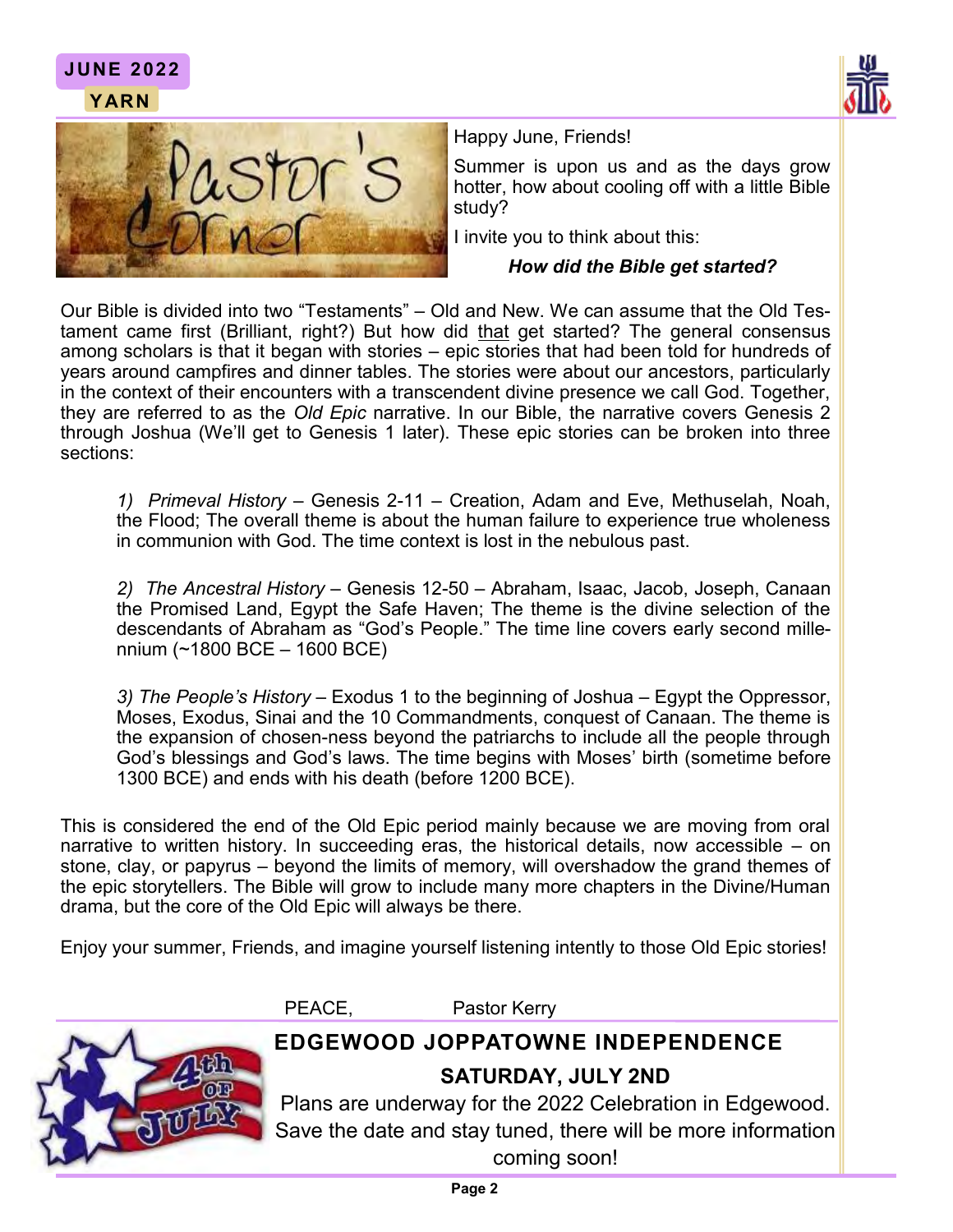**JUNE 2022 YARN**

*Israel: A Journey of Love* 



## **Presented by Joan Pugh, Thursday, May 26 10:00 am**

Even though Joan moved to Towson and attends Towson Presbyterian Church, she remains a vital member and friend of our church – teaching our Woman's Bible Study class each month.

Joan is a world traveler – her passion. When she reached the age of 70, you would have thought she would have slowed down and stayed home, but NO, she decided to go to Africa that year!!

As this trip to Israel attests, she never slowed down and she continues to travel. Her program took us on a journey of each of the places where Jesus appeared as seen in the Biblical scriptures. The wonderful slide presentation showed us how he is remembered today in each of those meaningful locations.

We appreciate that she shared some of her adventures and knowledge learned along the way in a very special presentation. Thank you, Joan!

> THANKS to Joan Pugh for another interesting PowerPoint presentation and narrative. Her twelve-day visit to Israel was fascinating and educational and we thank her for sharing. The slides

coupled with specific Bible verses made us feel as if we were right there walking with Jesus. She provided maps so we could follow along from the time of the Annunciation to the day of betrayal in the garden. Her photos included those of modern-day Israel and artist's conceptions of what the various sites must have looked like when Jesus walked on Earth...the Q & A period after the briefing was eye opening and exciting...not only did we share fellowship but as always, we shared coffee, cake, and snacks!

**SPOILER ALERT**: Joan's next scheduled vacation is to North & South Dakota. We can hardly wait! Speaking of which, after Joan returns there will be only one state left to visit, and then she will have visited all 50 states! Can you guess which one…and no, it's not Alaska and it's not Hawaii…it's, it's, it's…**I'll never tell!**

# **THE GOOD SHEPHERD FACEBOOK PAGE:**

<https://www.facebook.com/GoodShepherdPC/>

**THE SHEPHERD OF JOPPA YOUTUBE PAGE:**

https://www.youtube.com/channel/UCmWeD2EBpNUqSr1Sl1Qgnhw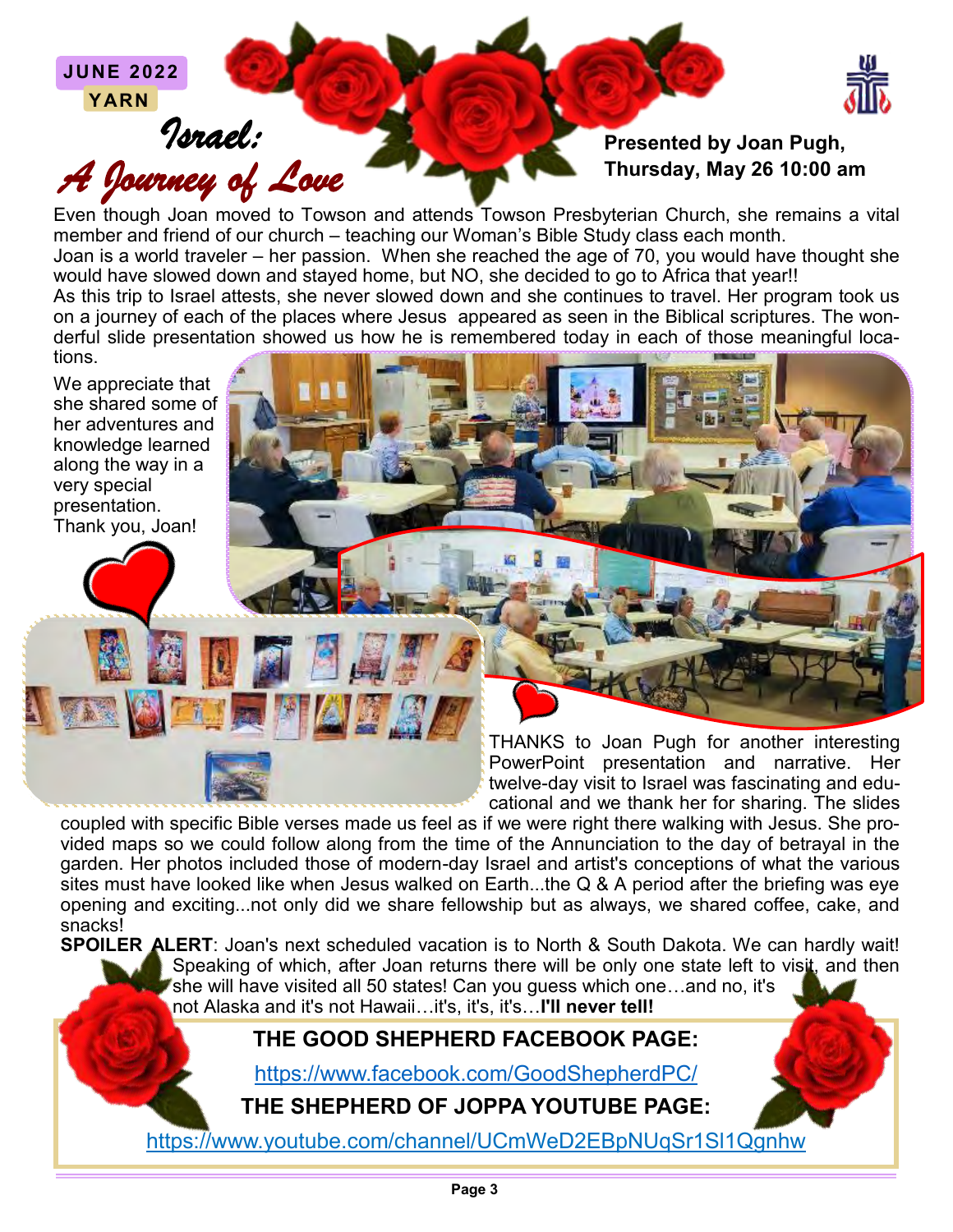# Good Shepherd Presbyterian Church (USA)

S.

3

**JUNE 2022 YARN**

**(AN EVENT SPONSORED BY THE DEACONS)**



We're planning a fellowship and "caring" event that involves flowers with soul and heavenly thoughts and wishes!

**Sunday, June 12, 2022 9:00 a.m. to 10:45 a.m.**

LOOM<sup>!</sup>

BRING: Vases you no longer need; scissors, ribbon, and flowers from a garden, field, or store.

We're repeating a fun event from last year that involves flowers and food. We will have a lite breakfast of bagels and coffee and juice and get to work making flower bouquets for shut-ins. Our goal is to make enough bouquets for everyone to take at the end of the worship service to someone who needs cheer and our loving thoughts.

Tables will be set up with flowers, with food, and with cardmaking supplies. We will have some flowers and cardmaking supplies on hand, but if you bring some garden or wildflowers, we think we can make some great arrangements at a low cost. Our food and drink will be easy to enjoy and if everyone pitches in with a few flowers and a vase or two, we should be able to make some stunning arrangements.

All finished bouquets will be placed on tables in the sanctuary, and members may choose one to take at the end of the service.

**Please use the sign-up form in the narthex so we know how many to expect.** 

# **FOOD PANTRY**

It has been a while since I posted about the food pantry. However, after cleaning out the expired items, we have bare shelves! Our foot traffic is not what it used to be, but we still get visitors in need, and we should be stocked to help.

We need *everything*: Juice, crackers, cereal, canned veggies (corn, green beans, peas, asparagus, carrots, mixed veggies), canned meats (tuna, chicken, spam, etc.), canned soups, instant potatoes, Mac n' Cheese, fruit (canned or cupped), applesauce, cookies, pasta, pasta sauce (White & Red), toothbrushes (for adults and children) & toothpaste, vitamins, hair brushes, sandwich bags, laundry detergent, dish soap, paper towels, toilet paper, shampoo, and anything else you can think to donate.

### **(We currently have enough toilet paper, paper towels, chicken noodle soup, and beef**



# **C.C. PROJECT SUPPLIES**

Our Children's Center is stocking up on supplies for Summer Camp crafts and could use your help!

#### **This Summer's theme will be animals!**

**\*** Mrs. Ruth needs your help collecting shoe boxes or shoe box sized boxes for each child to make their own animal habitat inside.

**\*** 60 cleaned and dried water bottles for the Summer crafts ahead.

\* Paper towel rolls are always good to have on hand!



## **UVADALE PRAYERS**

On Sunday, May 29th, there was a prayer meetup scheduled for all Joppatowne community churches. This was to take place at Church of The Resurrection.

It seems there was a mix up with area Pastors concerning this event. Apologies to everyone who arrived to join the event.

Regardless, our individual prayers go out to the families and friends of those lost.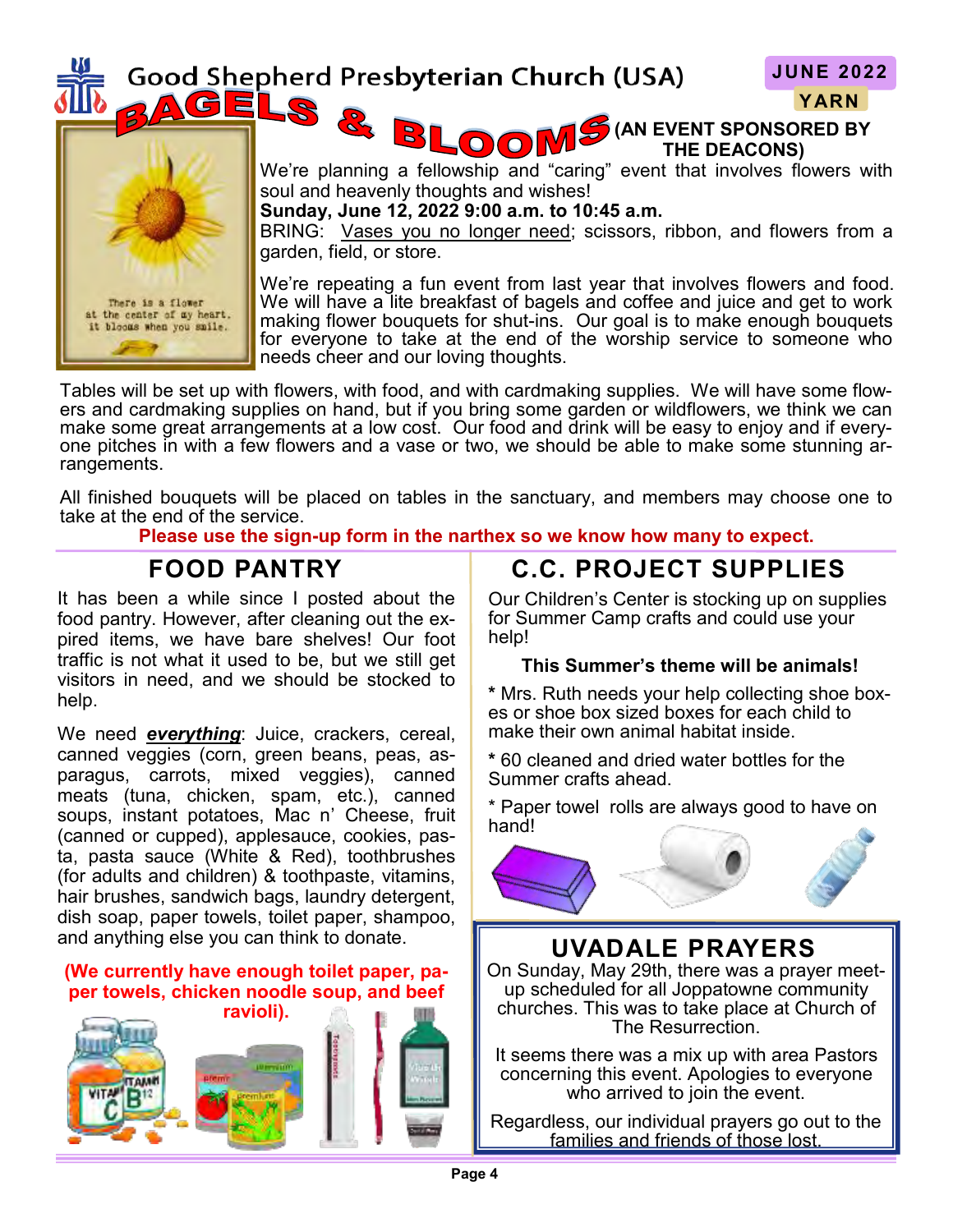

**Christmas in July** - beginning the 1st Sunday in July we will once again be collecting pillows for the Harford Family House. start looking for sales! If everyone could donate two pillows we could set a new record!

The **FOOD PANTRY** needs everything, all donations of canned goods, hygiene items & non-perishable items will be greatly appreciated!

Here is a sneak peek at some exciting future projects:

●Shepherds Market

**JUNE 2022**

- ●Indoor/Outdoor Concert
- ●Blessing of the Pets
- ●Bagels & Flowers

## **DEACONS BEACON CHILDREN'S CENTER**

Everyone at the Children's Center would like to thank the members of Good Shepherd for your support of our fundraisers and events!

Our Scholastic Book Drive & Texas Road House Fundraisers were successes! And the local Lion's Club Yard Sale was able to take place in Joppatowne's neighborhood event from our large parking lot.

Thank you for supporting not only our Children's Center, but the community as well!